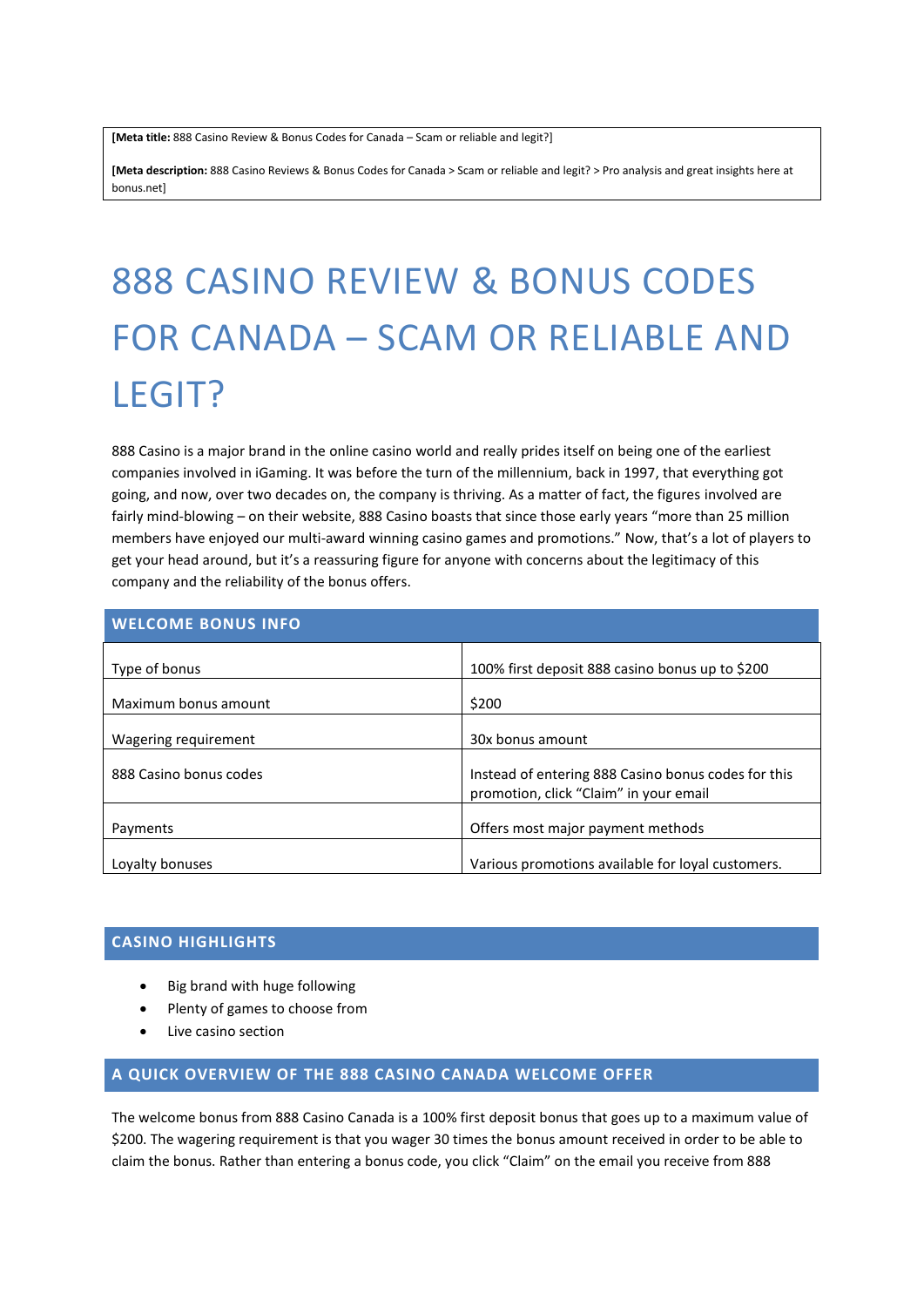Casino after signing up. Most major payment methods are accepted by 888 Casino and once you're a member there is a good range of loyalty bonuses available.

## **THE 888 CASINO BONUS – PROS AND CONS**

The 888 Casino Canada welcome bonus has its good points and its less good points, as is the case with all these welcome deals from online casinos and sportsbooks. You can receive up to \$200 as a bonus – a very nice amount to be given just for joining up; however, there are strict wagering requirements to be met before you get your hands on it. With this offer, you must wager the bonus amount 30 times. That means that to receive a bonus of just \$10, you'd need to first wager 30 times that, which would be \$300.

## **888 CASINO REVIEW - BONUS IN DETAIL**

## **TYPE OF BONUS**

#### *A 100% first deposit 888 Casino welcome bonus*

If you're used to the iGaming lingo then you'll understand what this deal means straight away as it's a fairly typical offer. If, however, you're a newbie looking to get started then let's explain how it all works. When you make your first deposit with 888 Casino, they want to make you as welcome as possible and encourage you to play a lot. The way they do this is by matching your deposit with a bonus of the same value. So if, for example, you decide to start conservatively and put in \$10 then they'll give you an equally conservative \$10 bonus. If you make more of a commitment and deposit \$50 you get a \$50 bonus and so on, all the way up to the maximum bonus offered, which is \$200.

## RATING: 7/10

#### BONUS AMOUNT

#### *Maximum of \$200*

The maximum bonus amount available with this welcome offer from 888 Casino Canada is \$200. It's a very good offer, really, as online casinos and sportsbooks go. It's undoubtedly a nice round figure that puts a powerful image in your mind's eye! With our considerable experience from looking at lots of these welcome offers, we know that sometimes you'll be looking at something much smaller, such as a \$30 free bet with a sportsbook. Also, you'll often see a 100% first deposit offer of this kind with a lower top limit – a figure closer to \$100 than \$200. What you do have to remember though is that the team who have created the deal know what they're doing. They will have tailored the wagering requirements in the terms and conditions to the maximum bonus offered by the company. We get into that next….

#### RATING: 6/10

### BONUS TERMS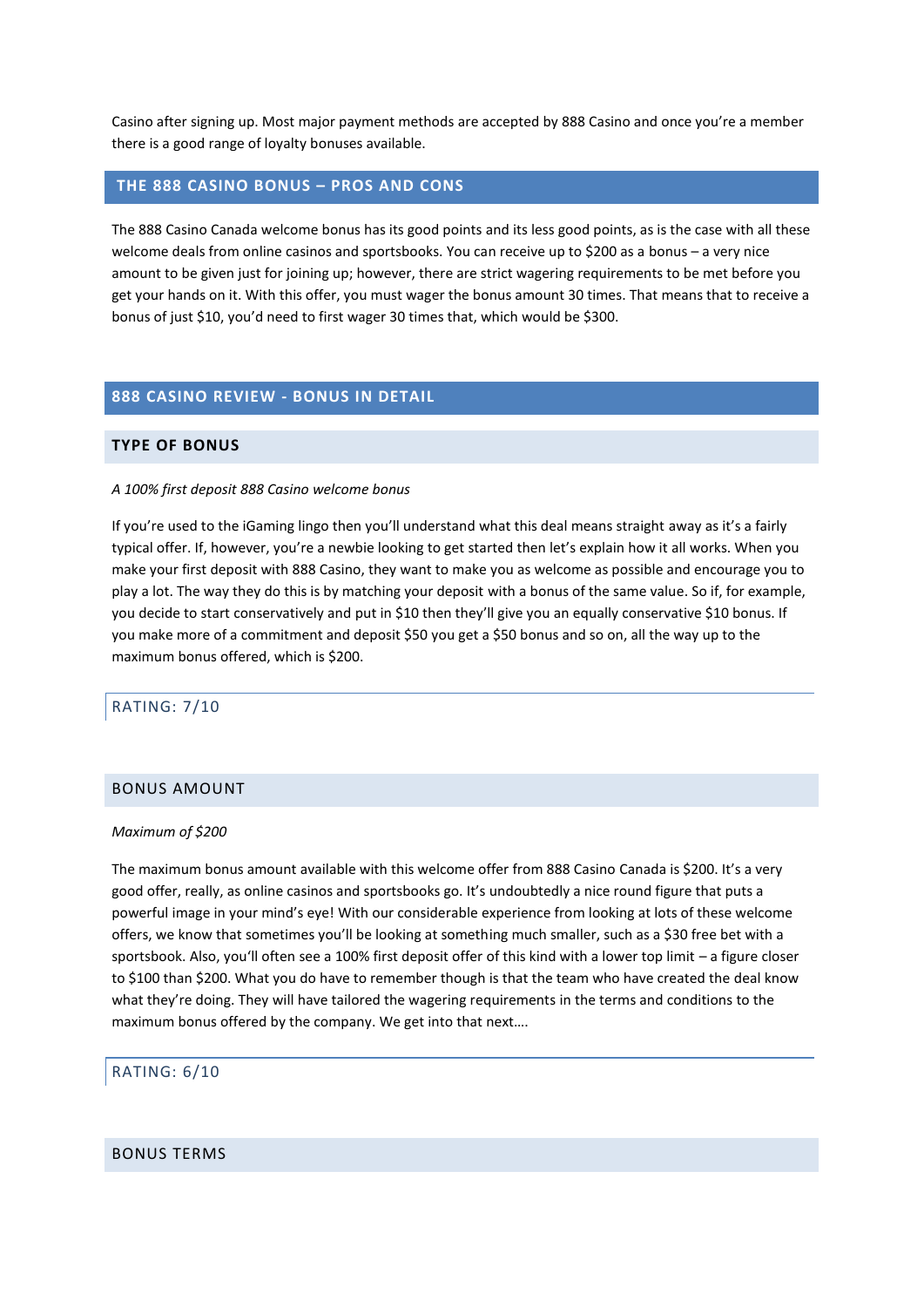## *The important triple eight terms & conditions*

When you enter into any promotion in today's world, whether that's with a major supermarket chain or an online casino such as 888, it's important to pay close attention to the terms and conditions. That way you won't miss out or be in for any nasty surprises – the deal isn't always quite as it looks from the advertisements. Here, for example, what you might not appreciate initially is that you actually need to wager the bonus amount 30 times before you can claim it. (That means that a \$10 bonus requires 30 times \$10, which is \$300.) It's good to bear in mind too that you'll have ninety days before the deal expires. Also, be aware that if you make your first deposit using Skrill or Neteller, you won't be eligible for the bonus.

| Type of bonus         | A 100% first deposit welcome bonus                                                                                 |
|-----------------------|--------------------------------------------------------------------------------------------------------------------|
| Wagering requirements | 30x bonus amount                                                                                                   |
| Excluded games        | No games are excluded, but different games have<br>different stake contributions to your wagering<br>requirements. |
| Withdrawable bonus    | Yes                                                                                                                |
| Minimum deposit       | \$20 on most cards and e-wallets                                                                                   |
| Maximum deposit       | The maximum bonus amount on your deposit is \$200.                                                                 |

# RATING: 6/10

## GET YOUR BONUS

#### *Follow these easy steps to receive your bonus*

We've created three simple steps for you to follow in order to get to your 888 Casino bonus.

## **1. Register an account**

In the top right-hand corner of the screen, you'll notice a yellow "Sign Up" button. Click on it to open the triple eight registration form. This is a case of standard form-filling: name, email, country, and ticking the box to show you've agreed to the terms and conditions.

## 2. **Make your first deposit**

This is the stage at which you make that first commitment to the company. For most cards and ewallets, the minimum amount you can deposit with 888 Casino is \$20. The maximum amount of bonus with this welcome deal is \$200. To get this you must deposit \$200 (remember that it's a 100% match).

## 3. **Fulfil the bonus terms**

It's important to fulfil all the bonus terms to actually get the bonus. You don't need to enter any 888 Casino bonus codes here, just click "Claim" in your email. The main point here is to wager the bonus amount 30 times in order to claim the bonus.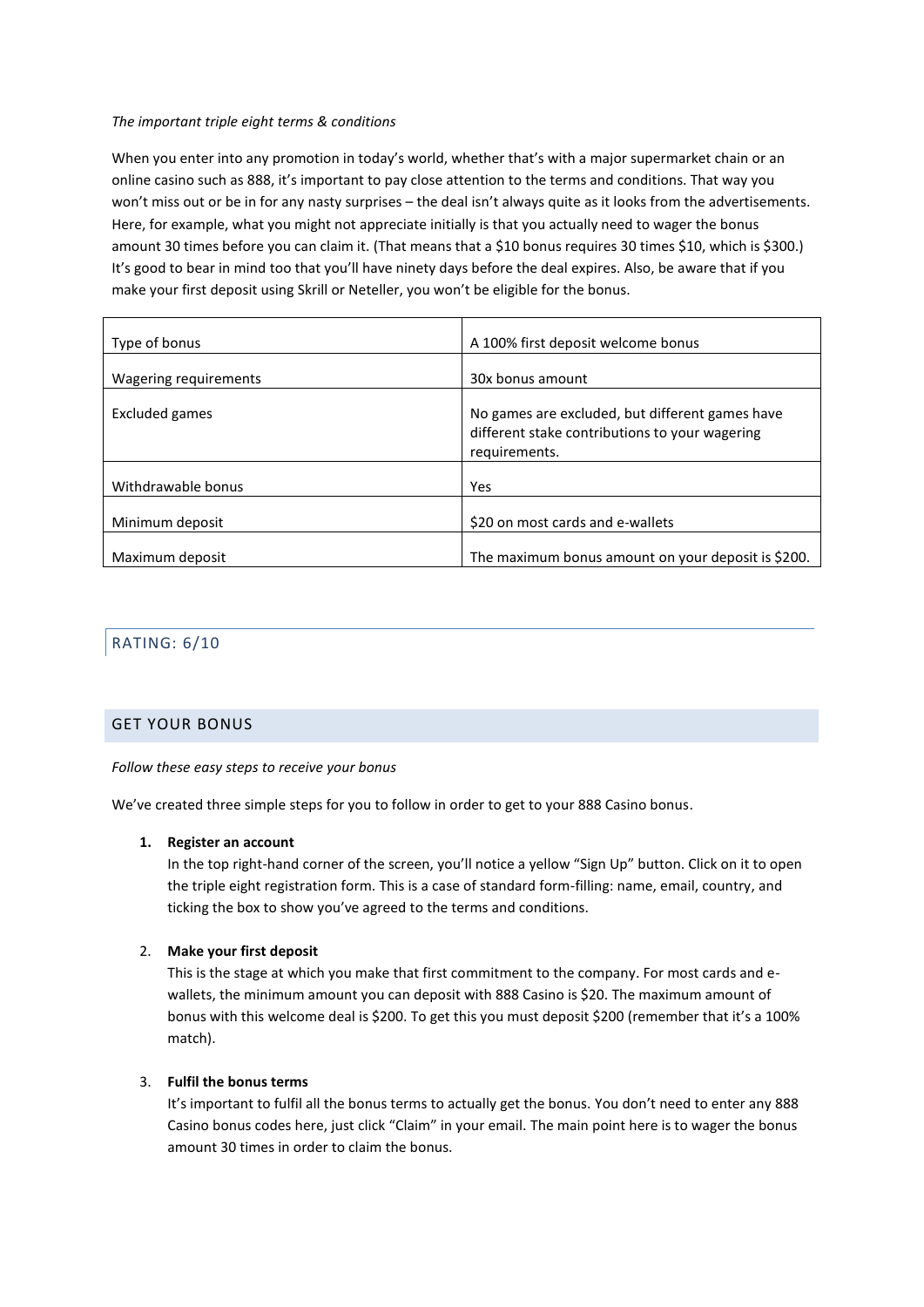# RATING: 6/10

#### PAYMENT METHODS

#### *Important information about the payment methods offered at 888 Casino Canada*

Triple eight offers most major payment methods in order to try and provide customers with as much convenience as possible. There's VISA, MasterCard, SoFort Banking, Apple Pay, Paypal, Neteller, Trustly and more. For this 888 Casino welcome bonus, remember that you won't be eligible if you make your first deposit with Skrill or Neteller. Processing time for most payments is up to ten minutes. In contrast, the processing time for withdrawals is between 1 and 7 days, depending on which payment method you're using. Faster withdrawal processing is available, however, as one of the perks for the 888 Casino VIP members.

#### RATING: 6/10

# LOYALTY BONUSES

#### *What 888 Casino offers you in return for your loyalty*

888 Casino Canada has a special VIP scheme for its loyal members. The structure consists of three tiers: VIP, VIP Gold and VIP Platinum. Each level offers customers a different package of rewards and bonus offers. Among other things, you get a birthday gift, faster payouts, access to high stake tables and a weekly appreciation reward. With Gold and Platinum, there are even more perks such as invitations to special events. Aside from the VIP scheme, there are various 888 promotions that you can participate in once you've signed up. These change throughout the year and are designed to keep your gaming interesting and rewarding.

### RATING: 8/10

## CONCLUSION

888 is a great casino to join if you're new to the world of online gaming. It's a big, well-known brand with a huge following and it's been going for a long time. There's a good selection of games available (more detail on this below) and the website is simple to use. There is also an 888 app that you can download for all your mobile gaming. The welcome bonus offered is good. You get a bonus amount that's a reflection of the amount of money that you put in when you make your first deposit. This means that you have a bit more control over everything than you would with other sorts of welcome deals. The wagering requirements here are quite particular but this is typical of online casinos and sportsbooks and shouldn't be a problem as long as you are aware of the terms and conditions.

# **GIVE US YOUR OWN 888 CASINO REVIEW**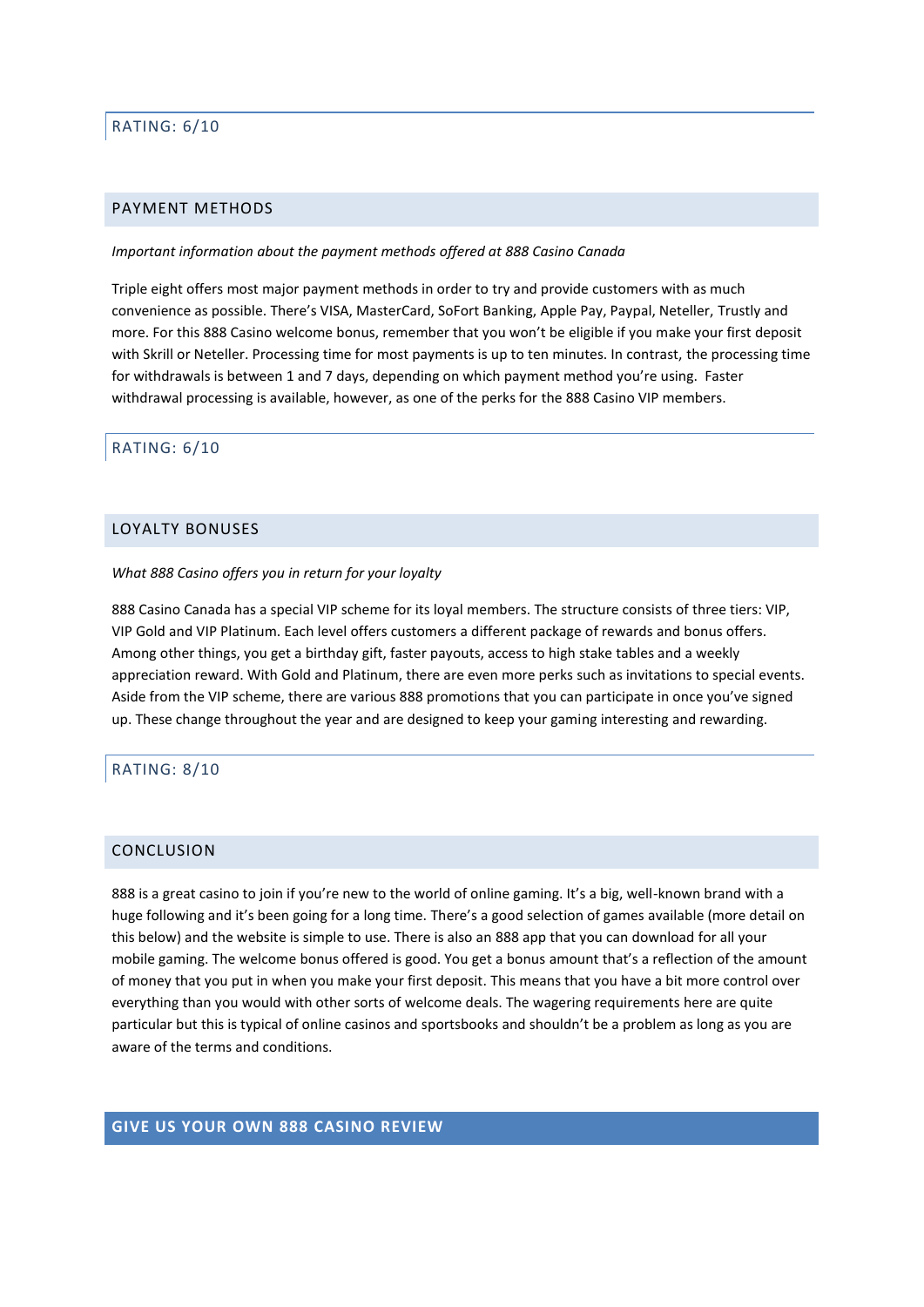If you've read through our 888 casino review and feel suddenly compelled to create your own then we've got a form that's perfect just below. You can work through the six areas that we just have and give each a score out of 10. Start off with "Type of Bonus" and move through to the bonus amount, the bonus terms, the way the bonus actually works out in practice and the payouts. Finish off by rating the 888 loyalty bonuses and providing your details. It's easy and convenient and really helps us.

# **ABOUT 888 CASINO**

In the iGaming industry, it's no understatement to say that 888 Casino is a big deal (…pun very much intended)! The company has been going for over twenty years now and was there from the early days of internet gaming. The casino offers many ways to play and a great range of titles—we'll get into the details about the games in the next section—and it also treats its customers well.

In addition to the gaming, there's the 888 sportsbook for all your sports betting needs. As if that's not enough, there's even some commendable activity with charities – 2015 saw the International Medical Corps UK receive a \$50,000 donation from 888. In terms of the user experience, the website is good – there's nothing too complicated going on here. You've got a side-panel for navigation and the odd banner telling you about the latest deals.

# **GAMES AVAILABLE**

There are an absolute plethora of games available at 888 Casino! If you love to spin that iconic wheel then there's *European Roulette, Super Stakes Roulette* and *3D Roulette.* If, on the other hand, you prefer poker games then you've got *Jacks or Better*, *Deuces Wild* and *Aces & Faces* to name but a few. For the Blackjack fans out there, you can choose between *Multihand Blackjack, American Blackjack* and *Super Stakes Blackjack.* Then, of course, there are the slots. This section has an overwhelming array of themes, *Shopping Frenzy* and *Big Bad Wolf* being new additions to the range.

# **GAMING LICENSES**

888sport services are operated and managed by Cassava Enterprises Limited, a company licensed and regulated by the Licensing Authority of Gibraltar pursuant to the Gambling Act of Gibraltar.

License numbers:

Betting – RGL No.39

Gaming – RGL No. 022

# **CUSTOMER SUPPORT**

888sport offer email support to customers so you can inquire about anything from the terms to the 888 Casino bonus codes.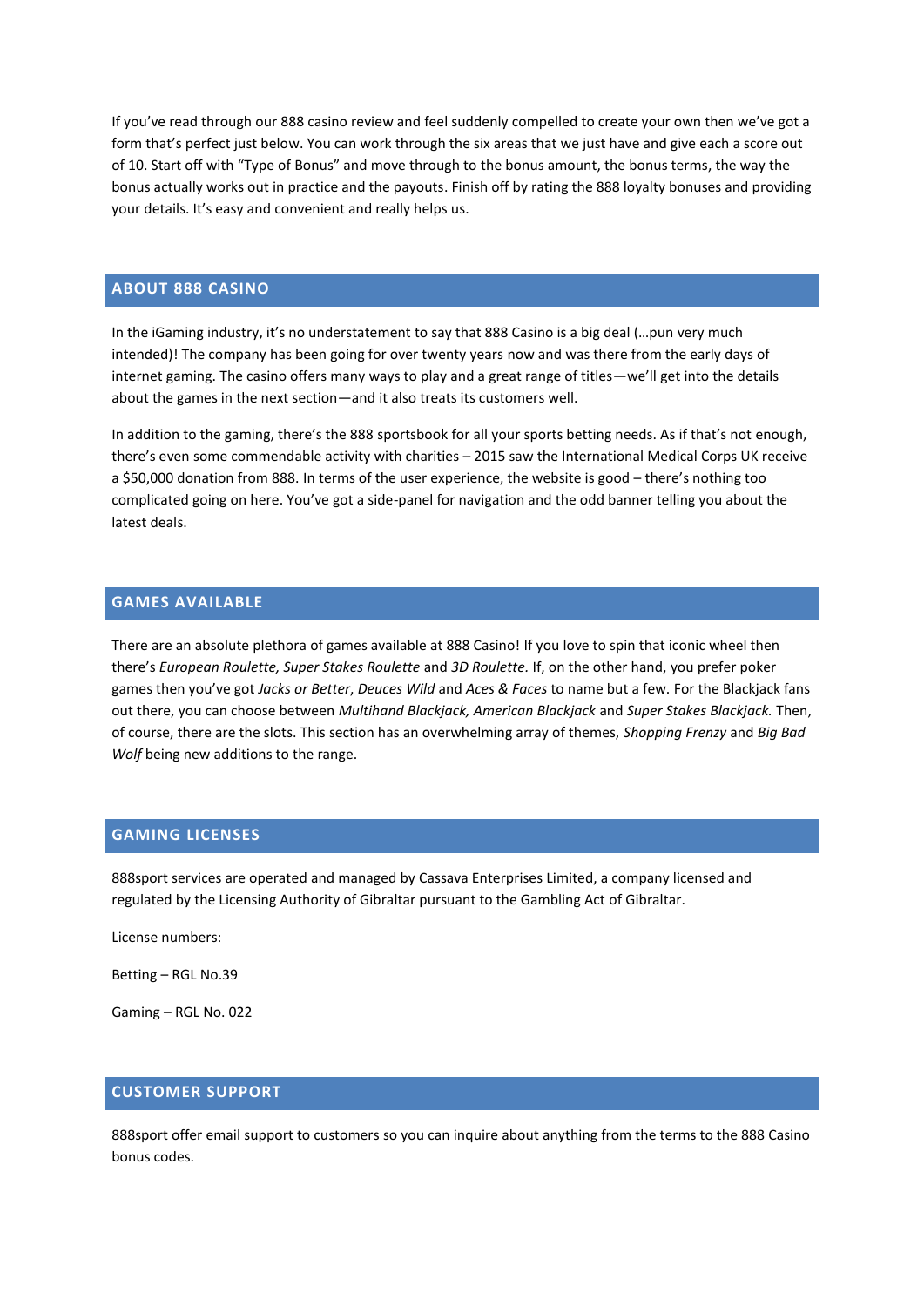#### COMPANY ADDRESS:

888 Holdings plc (Cassava Enterprises (Gibraltar)) Limited, Suites 601 and 701, Europort, Gibraltar

## EMAIL ADDRESS:

No email address is provided on the website, but you can use the "contact us" option on the website to contact 888 Casino by email.

#### PHONE NUMBER:

(Toll number) +44 203 876 8708

# **FAQS – ABOUT IGAMING AND 888 CASINO**

## WHERE CAN I FIND THE BEST BONUS OFFERS?

Here at bonus.net, we make it our business to keep you informed of all that's going on in the online casino world. That includes telling you about the best bonus offers on the market. So the short answer is that you can find them here, with us. Alternatively, you could regularly visit the websites yourself, but that soon becomes tiresome and you probably don't have the time anyway. The other good thing about using bonus.net is that we get behind the bonus offers and review the whole package so you know what you're getting into, whether it's with 888 Casino or any of its competitors.

## HOW DO I MAKE SURE I'LL GET MORE BONUSES AFTER REGISTERING?

It's definitely a good idea to keep on hunting for those bargains and looking for bonuses once you've registered because there are lots on offer. You can sign up with most online casinos and sportsbooks to receive information about promotions via email. If you'd rather not clog up your inbox with promotions, however, then you might prefer to just visit the 888 Casino website on a regular basis and look in the "Promotions" section. This will tell you all you need to know and provide you with the 888 casino bonus codes you need. There's also the social media option if you'd prefer to do it that way: 888 Casino is on Twitter and tweets about the latest 888 news and deals.

## WHY DOES THE CASINO GIVE AWAY BONUS MONEY?

888Casino has been going for over 20 years now and knows how to attract new customers. The point of giving away bonus money is that it draws the crowds. It might not seem logical for a business to give away money to make money, but it's not a scam. This is a tried and tested method. The reason it works is that when you're given a warm welcome and treated well you're likely to become a long-term player and give the casino return business. Also, there are customers who sign up but then don't claim their bonus anyway, either because they don't play enough to meet all the wagering requirements, or because they get distracted and don't fulfil the terms in time.